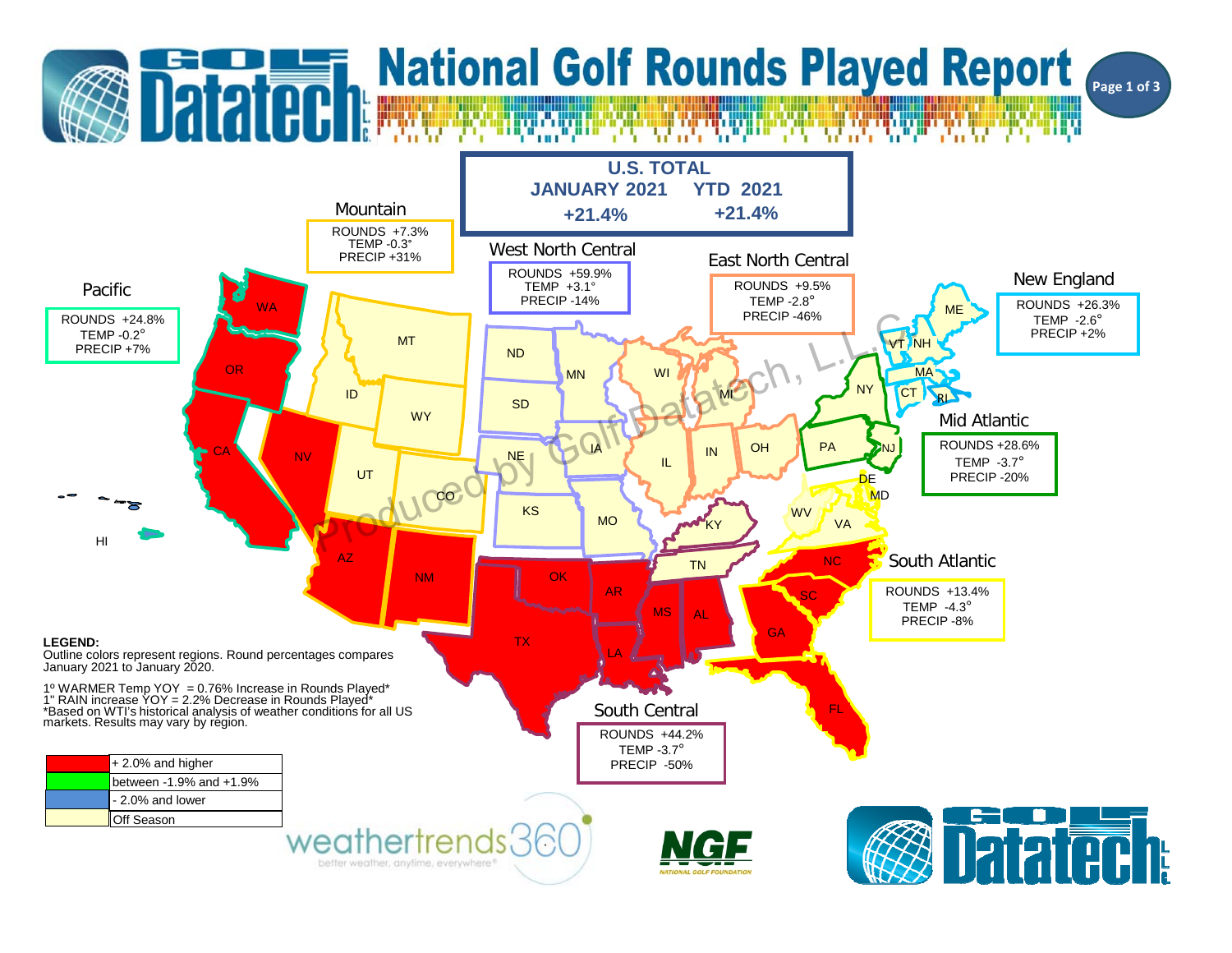## **T. National Golf Rounds Played Report**

Datated



|                           | <b>JAN</b> | <b>YTD</b> | <b>JANUARY 2021</b>       |            |            |                       | <b>JAN</b> | <b>YTD</b> |
|---------------------------|------------|------------|---------------------------|------------|------------|-----------------------|------------|------------|
| <b>PACIFIC</b>            | 24.8%      | 24.8%      |                           |            |            | <b>SOUTH ATLANTIC</b> | 13.4%      | 13.4%      |
| CA                        | 17.3%      | 17.3%      |                           | <b>JAN</b> | <b>YTD</b> | DE, DC, MD            | 60.9%      | 60.9%      |
| Los Angeles               | 12.9%      | $\star$    | <b>UNITED STATES</b>      | 21.4%      | 21.4%      | Washington/Baltimore  | 70.7%      |            |
| <b>Orange County</b>      | 5.7%       | $\star$    | <b>PUBLIC ACCESS</b>      | 18.6%      | 18.6%      | <b>FL</b>             | 6.5%       | 6.5%       |
| Palm Springs              | $-13.2%$   | $\star$    | <b>PRIVATE</b>            | 29.1%      | 29.1%      | Jacksonville          | 9.4%       |            |
| Sacramento                | 41.4%      | $\star$    |                           |            |            | Orlando               | 5.8%       |            |
| San Diego                 | 11.1%      | $\star$    | <b>EAST NORTH CENTRAL</b> | 9.5%       | 9.5%       | Tampa                 | 14.5%      |            |
| San Francisco/Oakland     | 62.1%      | $\star$    | IL                        | 19.1%      | 19.1%      | Palm Beach            | 12.0%      |            |
| HI                        | $-14.8%$   | $-14.8%$   | Chicago                   | $-12.4%$   |            | Naples/Ft Myers       | 6.7%       |            |
| <b>OR</b>                 | 89.4%      | 89.4%      | IN                        | 11.3%      | 11.3%      | Miami/Ft.Lauderdale   | 4.8%       |            |
| Portland                  | 149.8%     |            | MI                        | $-2.5%$    | $-2.5%$    | <b>GA</b>             | 34.4%      | 34.4%      |
| <b>WA</b>                 | 141.6%     | 141.6%     | Detroit                   | $-21.8%$   | $\star$    | Atlanta               | 46.5%      |            |
| Seattle                   | 167.7%     |            | OH                        | 7.1%       | 7.1%       | <b>NC</b>             | 33.5%      | 33.5%      |
|                           |            |            | Cincinnati                | 9.6%       |            | Greensboro/Raleigh    | 42.1%      |            |
| <b>MOUNTAIN</b>           | 7.3%       | 7.3%       | Cleveland                 | 5.2%       |            | <b>SC</b>             | 20.3%      | 20.3%      |
| AZ                        | 2.2%       | 2.2%       | WI                        | <b>NA</b>  | <b>NA</b>  | Charleston            | 26.5%      |            |
| Phoenix                   | 1.4%       |            |                           |            |            | <b>Hilton Head</b>    | 14.2%      |            |
| CO                        | 19.0%      | 19.0%      |                           |            |            | Myrtle Beach          | <b>NA</b>  |            |
| Denver                    | 31.3%      | $\star$    | <b>SOUTH CENTRAL</b>      | 44.2%      | 44.2%      | VA, WV                | 38.5%      | 38.5%      |
| ID, WY, MT, UT            | 76.2%      | 76.2%      | AL                        | 50.5%      | 50.5%      |                       |            |            |
| <b>NM</b>                 | 10.0%      | 10.0%      | AR, LA, MS                | 71.1%      | 71.1%      | <b>MID ATLANTIC</b>   | 28.6%      | 28.6%      |
| <b>NV</b>                 | 8.9%       | 8.9%       | OK                        | 20.0%      | 20.0%      | <b>NJ</b>             | 36.4%      | 36.4%      |
| Las Vegas                 | 0.2%       |            | KY, TN                    | 59.5%      | 59.5%      | <b>NY</b>             | 20.7%      | 20.7%      |
|                           |            |            | <b>TX</b>                 | 37.9%      | 37.9%      | New York City         | 49.4%      |            |
| <b>WEST NORTH CENTRAL</b> | 59.9%      | 59.9%      | Dallas/Ft. Worth          | 31.4%      | $\star$    | PA                    | 35.4%      | 35.4%      |
| KS, NE                    | 67.7%      | 67.7%      | Houston                   | 56.2%      | $\star$    | Philadelphia          | 59.6%      |            |
| ND,SD                     | <b>NA</b>  | <b>NA</b>  | San Antonio               | 30.3%      | $\star$    | Pittsburgh            | $-27.7%$   |            |
| <b>MN</b>                 | <b>NA</b>  | <b>NA</b>  |                           |            |            |                       |            |            |
| Minneapolis/St.Paul       | <b>NA</b>  |            |                           |            |            | <b>NEW ENGLAND</b>    | 26.3%      | 26.3%      |
| IA, MO                    | 53.1%      | 53.1%      |                           |            |            | CT, MA, RI            | 26.3%      | 26.3%      |
| <b>St Louis</b>           | 54.1%      |            |                           |            |            | <b>Boston</b>         | <b>NA</b>  |            |
| <b>Kansas City</b>        | 61.4%      | $\star$    | Not reporting YTD 2021    |            |            | ME, NH, VT            | <b>NA</b>  | <b>NA</b>  |

For more information contact Golf Datatech, golfroundsplayed@golfdatatech.com or call 407-944-4116 The percentages represent the differences in number of rounds played comparing January 2021 to January 2020